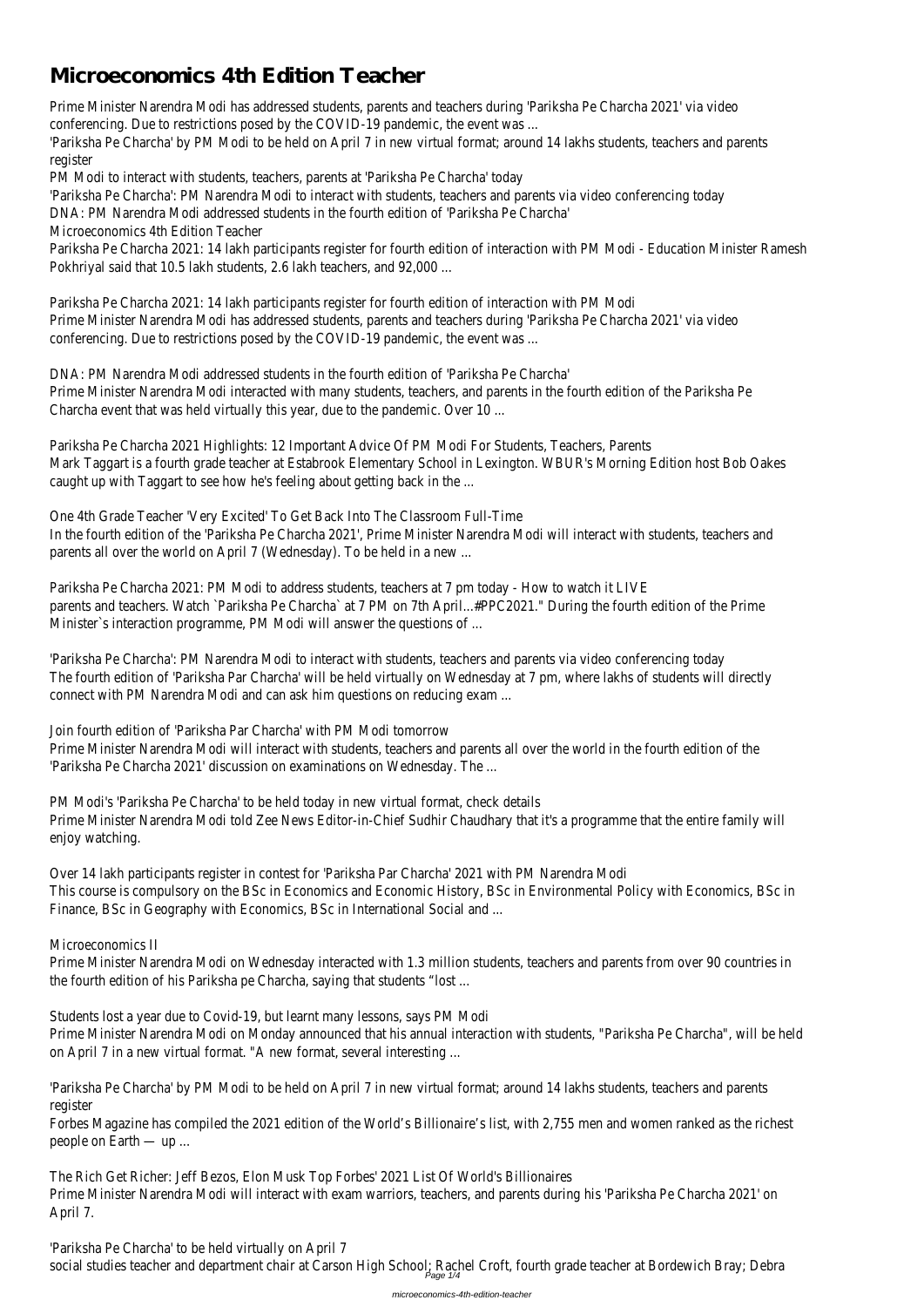Crozier, second grade teacher at Mark Twain; Jessica Daniels, principal ...

Union Education Minister Ramesh Pokhriyal Nishank on Tuesday lauded the fourth edition of Pariksha Par Charcha that will be held on Wednesday at 7 pm virtually where lakhs of students will directly ...

Three more Carson City teachers earn National Board Certification

How to reduce exam stress, join fourth edition of 'Pariksha Par Charcha' with PM Modi tomorrow Union Education Minister Ramesh Pokhriyal Nishank on Tuesday said that lakhs of students will directly connect with Prime Minister Narendra Modi and can ask him questions on reducing exam stress.

PM Modi to interact with students, teachers, parents at 'Pariksha Pe Charcha' today Speaking to ANI, Pokhriyal said almost 14 lakh participants had registered themselves in the contest for the 'Pariksha Par Charcha' 2021, adding that 10.5 lakh students, 2.6 lakh teachers ... on ...

Fourth edition of 'Pariksha Par Charcha' by PM tomorrow

New Delhi: Prime Minister Narendra Modi will interact with students, teachers and parents across the country in the the fourth edition of the "Pariksha Pe Charcha 2021" regarding upcoming examinations ...

social studies teacher and department chair at Carson High School; Rachel Croft, fourth grade teacher at Bordewich Bray; Debra Crozier, second grade teacher at Mark Twain; Jessica Daniels, principal ...

Union Education Minister Ramesh Pokhriyal Nishank on Tuesday said that lakhs of students will directly connect with Prime Minister Narendra Modi and can ask him questions on reducing exam stress.

Pariksha Pe Charcha 2021: 14 lakh participants register for fourth edition of interaction with PM Modi - Education Minister Ramesh Pokhriyal said that 10.5 lakh students, 2.6 lakh teachers, and 92,000 ...

# **Over 14 lakh participants register in contest for 'Pariksha Par Charcha' 2021 with PM Narendra Modi Microeconomics II**

#### **Fourth edition of 'Pariksha Par Charcha' by PM tomorrow**

Prime Minister Narendra Modi on Wednesday interacted with 1.3 million students, teachers and parents from over 90 countries in the fourth edition of his Pariksha pe Charcha, saying that students "lost ... **One 4th Grade Teacher 'Very Excited' To Get Back Into The Classroom Full-Time**

**The Rich Get Richer: Jeff Bezos, Elon Musk Top Forbes' 2021 List Of World's Billionaires** The fourth edition of 'Pariksha Par Charcha' will be held virtually on Wednesday at 7 pm, where lakhs of students will directly connect with PM Narendra Modi and can ask him questions on reducing exam ...

In the fourth edition of the 'Pariksha Pe Charcha 2021', Prime Minister Narendra Modi will interact with students, teachers and parents all over the world on April 7 (Wednesday). To be held in a new ...

**Union Education Minister Ramesh Pokhriyal Nishank on Tuesday lauded the fourth edition of Pariksha Par Charcha that will be held on Wednesday at 7 pm virtually where lakhs of students will directly ... This course is compulsory on the BSc in Economics and Economic History, BSc in Environmental Policy with Economics, BSc in Finance, BSc in Geography with Economics, BSc in International Social and ... Students lost a year due to Covid-19, but learnt many lessons, says PM Modi**

**Pariksha Pe Charcha 2021: 14 lakh participants register for fourth edition of interaction with PM Modi Pariksha Pe Charcha 2021 Highlights: 12 Important Advice Of PM Modi For Students, Teachers, Parents**

In the fourth edition of the 'Pariksha Pe Charcha 2021', Prime Minister Narendra Modi will interact with students, teachers and parents all over the world on April 7 (Wednesday). To be held in a new ...

Prime Minister Narendra Modi told Zee News Editor-in-Chief Sudhir Chaudhary that it's a programme that the entire family will enjoy watching.

## **Microeconomics 4th Edition Teacher**

Pariksha Pe Charcha 2021: 14 lakh participants register for fourth edition of interaction with PM Modi - Education Minister Ramesh Pokhriyal said that 10.5 lakh students, 2.6 lakh teachers, and 92,000 ...

**Pariksha Pe Charcha 2021: 14 lakh participants register for fourth edition of interaction with PM Modi** Prime Minister Narendra Modi has addressed students, parents and teachers during 'Pariksha Pe Charcha 2021' via video conferencing. Due to restrictions posed by the COVID-19 pandemic, the event was ...

#### **DNA: PM Narendra Modi addressed students in the fourth edition of 'Pariksha Pe Charcha'**

Prime Minister Narendra Modi interacted with many students, teachers, and parents in the fourth edition of the Pariksha Pe Charcha event that was held virtually this year, due to the pandemic. Over 10 ...

#### **Pariksha Pe Charcha 2021 Highlights: 12 Important Advice Of PM Modi For Students, Teachers, Parents** Mark Taggart is a fourth grade teacher at Estabrook Elementary School in Lexington. WBUR's Morning Edition host Bob Oakes caught up with Taggart to see how he's feeling about getting back in the ...

#### **One 4th Grade Teacher 'Very Excited' To Get Back Into The Classroom Full-Time**

#### **Pariksha Pe Charcha 2021: PM Modi to address students, teachers at 7 pm today - How to watch it LIVE**

Page 2/4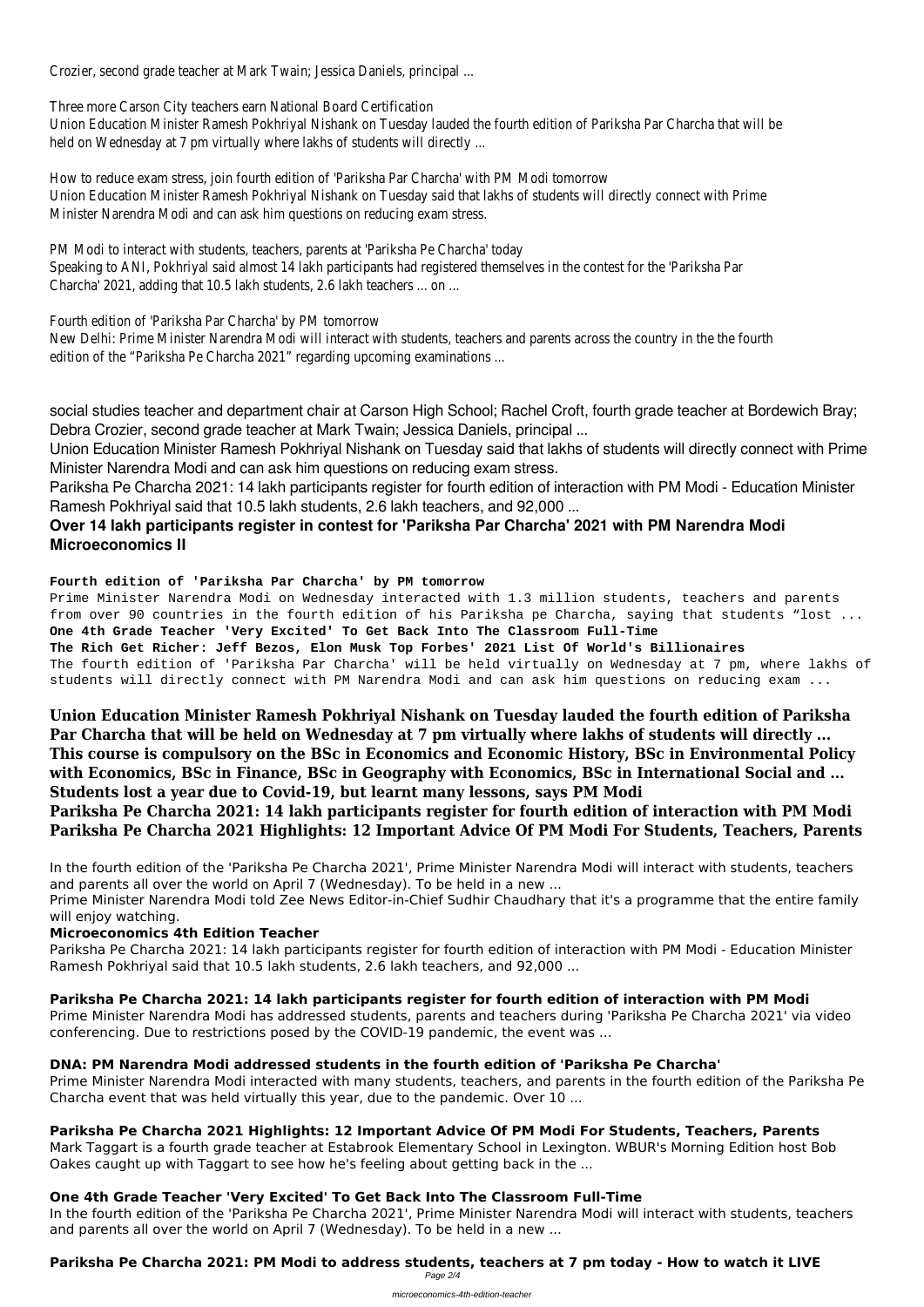parents and teachers. Watch `Pariksha Pe Charcha` at 7 PM on 7th April...#PPC2021." During the fourth edition of the Prime Minister`s interaction programme, PM Modi will answer the questions of ...

#### **'Pariksha Pe Charcha': PM Narendra Modi to interact with students, teachers and parents via video conferencing today**

The fourth edition of 'Pariksha Par Charcha' will be held virtually on Wednesday at 7 pm, where lakhs of students will directly connect with PM Narendra Modi and can ask him questions on reducing exam ...

#### **Join fourth edition of 'Pariksha Par Charcha' with PM Modi tomorrow**

Prime Minister Narendra Modi will interact with students, teachers and parents all over the world in the fourth edition of the 'Pariksha Pe Charcha 2021' discussion on examinations on Wednesday. The ...

#### **PM Modi's 'Pariksha Pe Charcha' to be held today in new virtual format, check details**

Prime Minister Narendra Modi told Zee News Editor-in-Chief Sudhir Chaudhary that it's a programme that the entire family will enjoy watching.

#### **Over 14 lakh participants register in contest for 'Pariksha Par Charcha' 2021 with PM Narendra Modi**

This course is compulsory on the BSc in Economics and Economic History, BSc in Environmental Policy with Economics, BSc in Finance, BSc in Geography with Economics, BSc in International Social and ...

#### **Microeconomics II**

Prime Minister Narendra Modi on Wednesday interacted with 1.3 million students, teachers and parents from over 90 countries in the fourth edition of his Pariksha pe Charcha, saying that students "lost ...

#### **Students lost a year due to Covid-19, but learnt many lessons, says PM Modi**

Prime Minister Narendra Modi on Monday announced that his annual interaction with students, "Pariksha Pe Charcha", will be held on April 7 in a new virtual format. "A new format, several interesting ...

#### **'Pariksha Pe Charcha' by PM Modi to be held on April 7 in new virtual format; around 14 lakhs students, teachers and parents register**

Forbes Magazine has compiled the 2021 edition of the World's Billionaire's list, with 2,755 men and women ranked as the richest people on Earth — up ...

#### **The Rich Get Richer: Jeff Bezos, Elon Musk Top Forbes' 2021 List Of World's Billionaires**

Prime Minister Narendra Modi will interact with exam warriors, teachers, and parents during his 'Pariksha Pe Charcha 2021' on April 7.

#### **'Pariksha Pe Charcha' to be held virtually on April 7**

social studies teacher and department chair at Carson High School; Rachel Croft, fourth grade teacher at Bordewich Bray; Debra Crozier, second grade teacher at Mark Twain; Jessica Daniels, principal ...

#### **Three more Carson City teachers earn National Board Certification**

Union Education Minister Ramesh Pokhriyal Nishank on Tuesday lauded the fourth edition of Pariksha Par Charcha that will be held on Wednesday at 7 pm virtually where lakhs of students will directly ...

#### **How to reduce exam stress, join fourth edition of 'Pariksha Par Charcha' with PM Modi tomorrow**

Union Education Minister Ramesh Pokhriyal Nishank on Tuesday said that lakhs of students will directly connect with Prime Minister Narendra Modi and can ask him questions on reducing exam stress.

#### **PM Modi to interact with students, teachers, parents at 'Pariksha Pe Charcha' today**

Speaking to ANI, Pokhriyal said almost 14 lakh participants had registered themselves in the contest for the 'Pariksha Par Charcha' 2021, adding that 10.5 lakh students, 2.6 lakh teachers ... on ...

#### **Fourth edition of 'Pariksha Par Charcha' by PM tomorrow**

New Delhi: Prime Minister Narendra Modi will interact with students, teachers and parents across the country in the the fourth edition of the "Pariksha Pe Charcha 2021" regarding upcoming examinations ...

#### **How to reduce exam stress, join fourth edition of 'Pariksha Par Charcha' with PM Modi tomorrow**

Prime Minister Narendra Modi interacted with many students, teachers, and parents in the fourth edition of the Pariksha Pe Charcha event that was held virtually this year, due to the pandemic. Over 10 ...

*Forbes Magazine has compiled the 2021 edition of the World's Billionaire's list, with 2,755 men and women ranked as the richest people on Earth — up ...*

*Prime Minister Narendra Modi will interact with exam warriors, teachers, and parents during his 'Pariksha Pe Charcha 2021' on April 7.*

*Speaking to ANI, Pokhriyal said almost 14 lakh participants had registered themselves in the contest for the 'Pariksha Par Charcha' 2021, adding that 10.5 lakh students, 2.6 lakh teachers ... on ... Three more Carson City teachers earn National Board Certification*

#### *PM Modi's 'Pariksha Pe Charcha' to be held today in new virtual format, check details*

## *parents and teachers. Watch `Pariksha Pe Charcha` at 7 PM on 7th April...#PPC2021." During*

Page 3/4